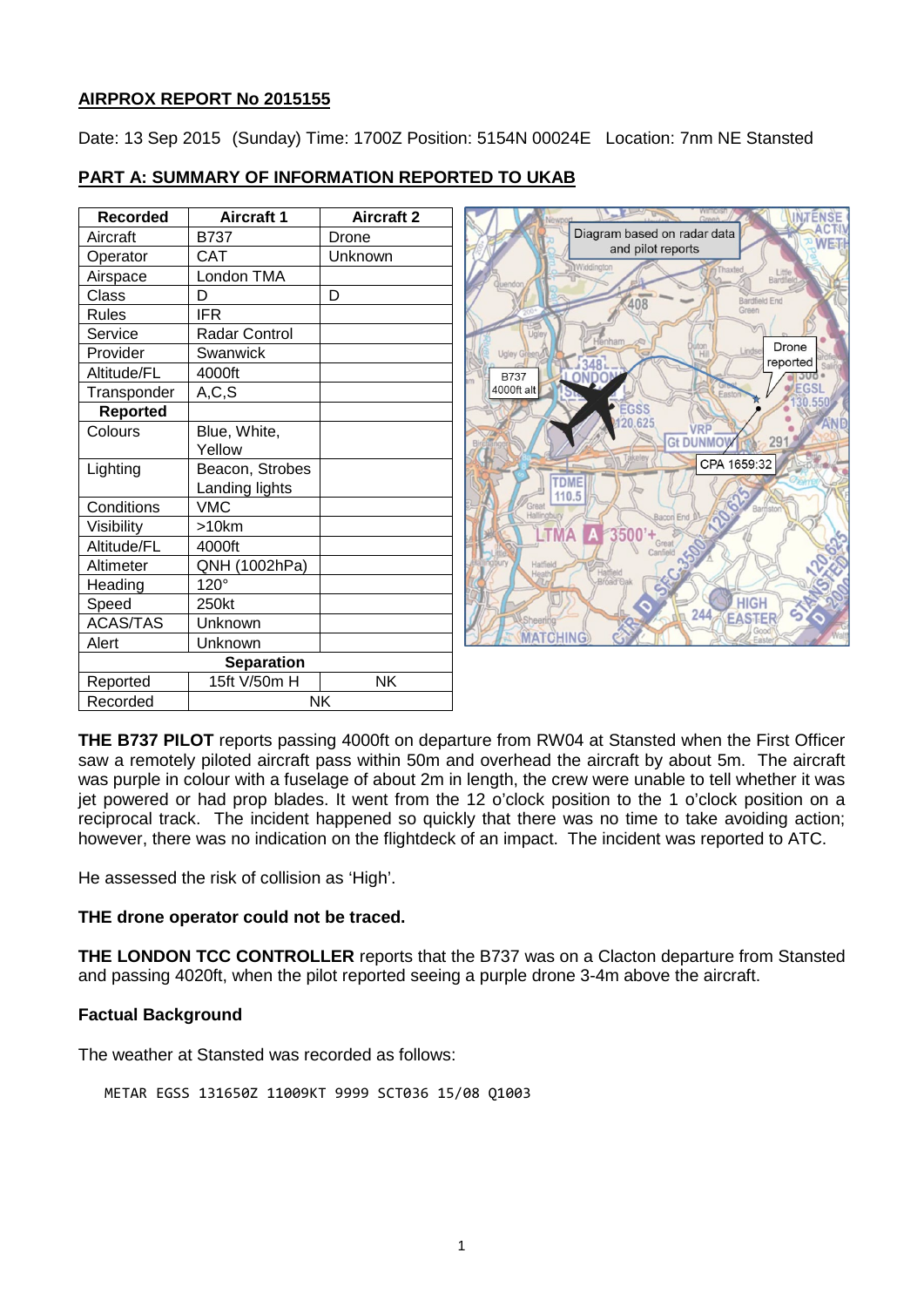### **UKAB Secretariat**

The Air Navigation Order 2009 (as amended), Article [1](#page-1-0)38<sup>1</sup> states:

A person must not recklessly or negligently cause or permit an aircraft to endanger any person or property.

Article 166, paragraphs 2, 3 and 4 state:

(2) The person in charge of a small unmanned aircraft may only fly the aircraft if reasonably satisfied that the flight can safely be made.

(3) The person in charge of a small unmanned aircraft must maintain direct, unaided visual contact with the aircraft sufficient to monitor its flight path in relation to other aircraft, persons, vehicles, vessels and structures for the purpose of avoiding collisions.'

(4) The person in charge of a small unmanned aircraft which has a mass of more than 7kg excluding its fuel but including any articles or equipment installed in or attached to the aircraft at the commencement of its flight must not fly the aircraft

(a) in Class A, C, D or E airspace unless the permission of the appropriate air traffic control unit has been obtained;

(b) within an aerodrome traffic zone …; or

(c) at a height of more than 400 feet above the surface unless it is flying in airspace described in sub-paragraph (a) or (b) and in accordance with the requirements for that airspace.

In addition, the CAA has published guidance regarding First Person View (FPV) drone operations which limit this activity to drones of less than 3.5kg take-off mass, and to not more than 1000ft<sup>[2](#page-1-1)</sup>.

#### **Summary**

 $\overline{\phantom{a}}$ 

An Airprox was reported when a B737 and a drone flew into proximity at 1700 on Sunday 18th August 2015. The B737 was operating under IFR in VMC and receiving a Radar Control Service from Swanwick. The incident did not show on the NATS radars and drone operator could not be traced.

### **PART B: SUMMARY OF THE BOARD'S DISCUSSIONS**

Information available consisted of a report from the B737 pilot, radar photographs/video recordings, and a report from the air traffic controller.

The crew of the B737 reported seeing the drone at 4000ft, whilst in the climb after departure from Stansted. The Board first noted that, as for other aviators, drone operators are fundamentally required to avoid collisions with all aircraft. More specifically, drone flight above 400ft is prohibited in Class D airspace without the permission of the appropriate air traffic control unit and therefore the drone operator was not entitled to operate in this location.

In this incident, operating at levels of 4000ft, the drone operator would almost certainly be operating on first-person-view (FPV), for which regulation mandates that an additional person must be used as a competent observer who must maintain direct unaided visual contact with the drone in order to monitor its flight path in relation to other aircraft. Under FPV operations, for drones of less than 3.5kg, the drone is not permitted to operate above 1000ft agl without CAA approval being gained and a NOTAM being issued. Notwithstanding, the Board thought it unlikely that they would be able to see the drone at that level even if an observer was being used. At 4000ft, the drone operator was flying

<span id="page-1-0"></span><sup>&</sup>lt;sup>1</sup> Article 253 of the ANO details which Articles apply to small unmanned aircraft. Article 255 defines 'small unmanned aircraft'. The ANO is available to view at http://www.legislation.gov.uk.

<span id="page-1-1"></span><sup>&</sup>lt;sup>2</sup> ORSA No. 1108 Small Unmanned Aircraft – First Person View (FPV) Flying available at: ORSA No 1108.